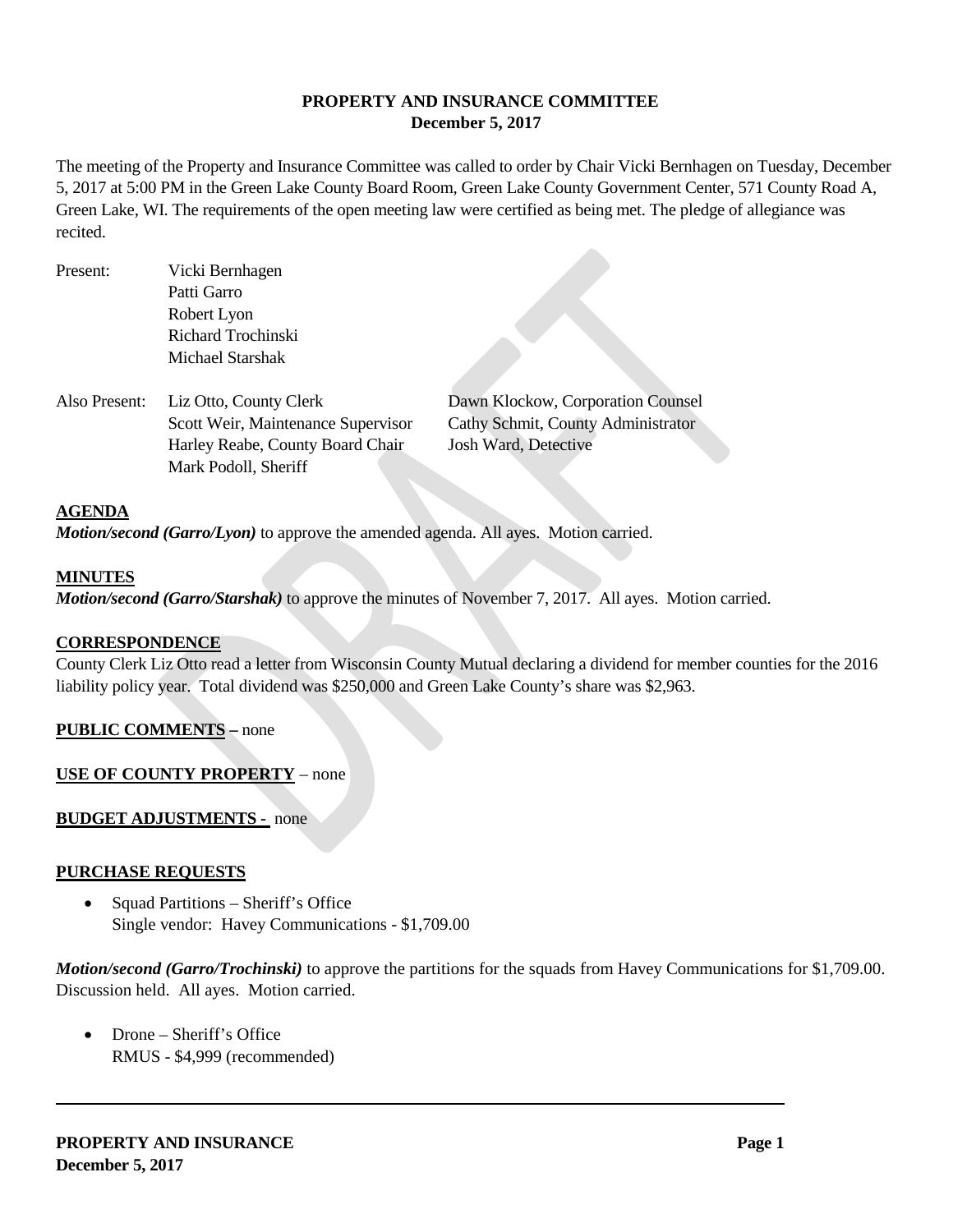Multicopter - \$5,034.05.00

*Motion/second (Garro/Lyon)* to approve the purchase of a Drone from RMUS for \$4,999.00. All ayes. Motion carried.

• Drone Thermal Imaging Camera – Sheriff's Office RMUS - \$9,500 (recommended) Multicopter – \$9,998

Discussion held on warranties and maintenance. Detective Josh Ward explained the coverages included. Supervisor Starshak asked for an update at a future meeting regarding the county's insurance coverage on this equipment. *Motion/second (Garro/Trochinski)* to approve the purchase of a Drone Thermal Imaging Camera from RMUS for \$9,500. All ayes. Motion carried.

• Utility Trailer – Sheriff's Office I39 - \$3,865 – only one available - \$4,065 if other one isn't available (recommended) S&S Trailers - \$4,425

Sheriff Podoll explained that there is one trailer available in Portage at I39 without anti-corrosion hardware for \$3,865 which would be fine with the department but if that one is sold then he would like the committee to approve the higher amount. Discussion held.

*Motion/second (Garro/Lyon)* to approve the purchase of a utility trailer from I39 for \$3,865 if still available and \$4,065 if the less expensive one is no longer available. All ayes. Motion carried.

• iPhone for DHHS

Upgrade a flip phone for the CCS Service Facilitator.

*Motion/second (Trochinski/Garro)* to approve the purchase of an iPhone for the CCS Service Facilitator. All ayes. Motion carried.

# **RESOLUTIONS/ORDINANCES -** none

## **MAINTENANCE REPORT**

The Report was submitted to the Committee.

• Monthly activities reviewed and discussed. Sheriff Podoll thanked Maintenance Supervisor Scott Weir and his employees for assistance they provided on vehicle issues.

# **PARKS & RECREATION REPORT**

• The report was reviewed. Parks Director Scott Weir stated that they are currently working on getting the land donated by the Isaak Walton league surveyed.

# **COMMITTEE DISCUSSION**

**Future Meeting Date:** January 3, 2018 at 5:00 pm. **Future Agenda items for action & discussion:**